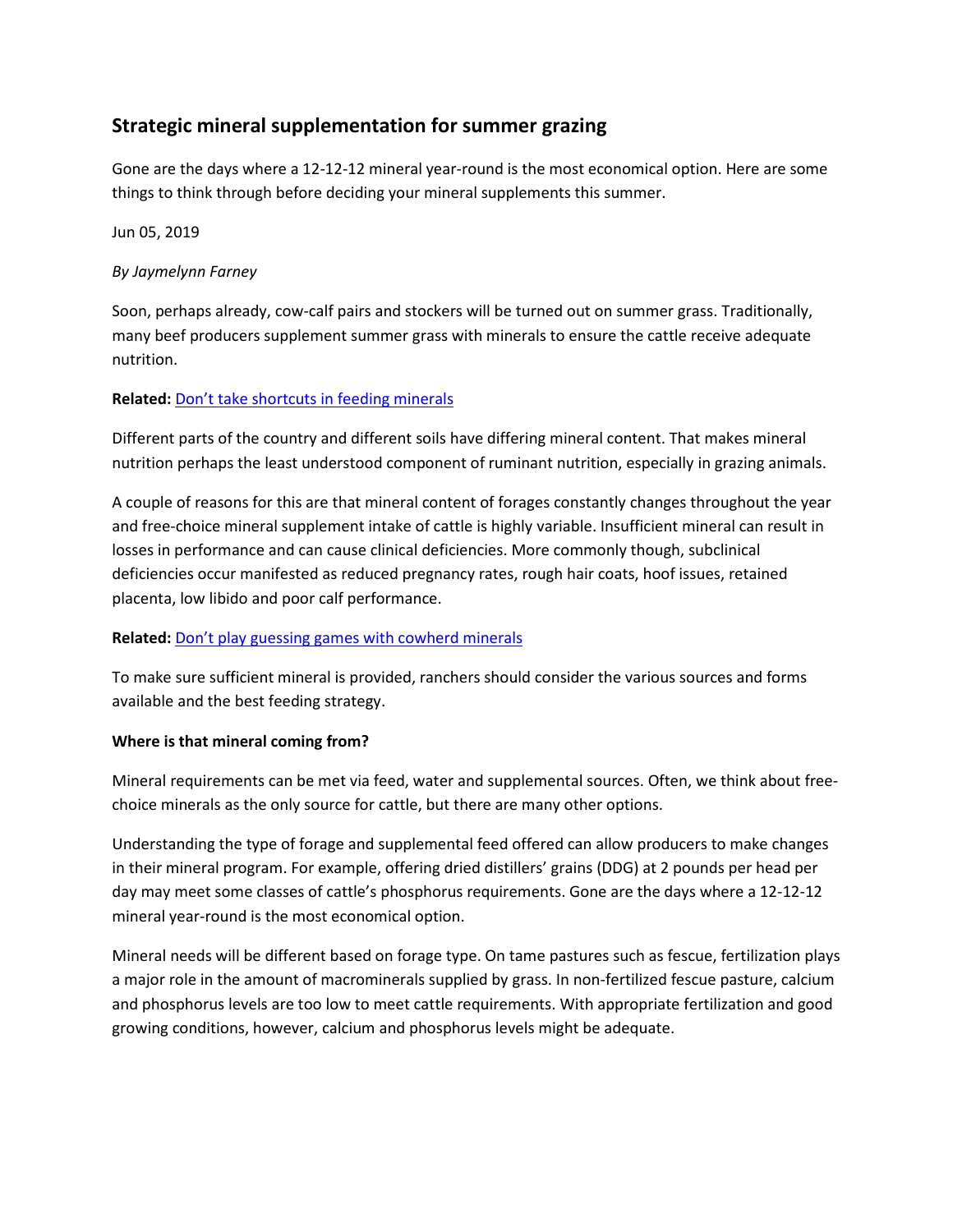In other cool-season grasses, researchers have found that copper, selenium, cobalt and salt are deficient for all cattle; phosphorus, magnesium and zinc are marginally deficient; and iron, manganese and potassium are adequate.

Warm-season native range has the highest phosphorus levels in the spring, but they decrease from there, becoming completely deficient in the winter. Much like the cool-season grasses, salt, copper, selenium and cobalt are deficient in warm-season pastures. Calcium, zinc and phosphorus are marginally deficient, and potassium, magnesium, iron and manganese are adequate.

Water can provide quite a few of these minerals, especially salt and sulfur. It is recommended to measure water mineral concentrations to determine mineral contribution, especially if free-choice intake of a complete mineral is much lower than label recommendations

In general, grains offer more phosphorus than calcium; forages are higher in calcium than phosphorus; and by-product feeds such as DDGs offer high values of phosphorus and sulfur.

## **What form is that mineral in?**

To further complicate the mineral discussion, there are multiple forms of each mineral type, including inorganic, organic or injectable. Each chemical form of the mineral responds differently in the animal and should be a consideration in mineral supplement decisions.

Oxide forms are the lowest in bioavailability, while sulfates and chlorides are more bioavailable. Bioavailability indicates how well the mineral is absorbed. Organic forms are more bioavailable than inorganic and are often more expensive.

Some minerals have positive interactions, where both need to be provided to maximize absorption. Others have negative interactions that can reduce absorption. The most commonly discussed minerals that have negative interactions include copper, molybdenum and sulfur. Those that have positive interactions are selenium and vitamin E.

Producers can determine what types of minerals are in their feed by reading the label. By law, the type and form must be included in the ingredient list, which is itemized from greatest inclusion to lowest.

Scenarios when organic trace minerals may be an option include:

- Areas where mineral is deficient: For example, selenium deficiency is an issue in many areas of the country. The Food and Drug Administration regulates the amount of selenium that can be fed to cattle, so a source that is more highly absorbable should be offered to meet cattle requirements within government regulations.
- High-stress cattle including weaned calves, long-distance hauled calves.
- Breeding season to aid in conception rates, especially in AI scenarios.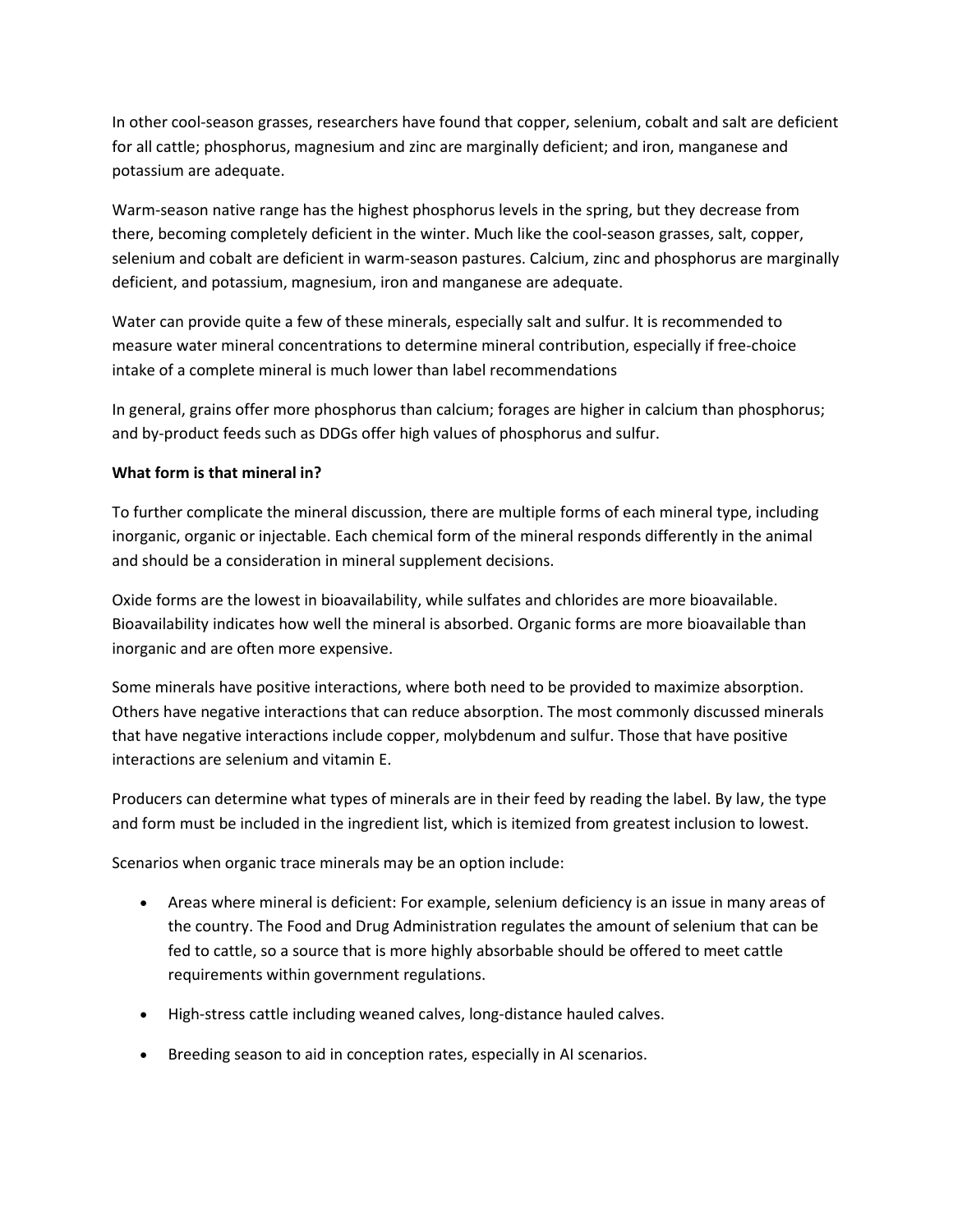- Breeding bulls t0 provide a high-quality trace mineral at least 60 days prior to breeding season to help with semen quality.
- Embryo work.
- Issues with foot rot, scours, grass tetany.

Injectable trace minerals are easy to administer, provide a specific amount and producers know every animal receives it. Due to the highly variable intake of free-choice minerals, using an injectable allows those animals that do not consume mineral to meet recommended levels.

However, research has not consistently found this form of mineral supplementation will result in improvements in health or reproduction. This is especially true if cattle already have been receiving diets that meet mineral requirements.

## **Feeding strategies**

Salt and most of the trace minerals are deficient for cattle regardless of forage type. Therefore, a supplemental mineral always should be offered. There are three common supplementation strategies that can be considered:

• **Same free-choice mineral**: This is the most common management practice employed in cow-calf operations. The concept behind this method is that regardless of forage and water mineral levels, a free-choice mineral can supply close to 100% of animal requirements.

This is a safe method of mineral supplementation, although it might not be the most economical as there are times of the year a producer might be feeding a much higher phosphorus mineral that is more expensive.

• **Two free-choice minerals:** There are similarities in both minerals offered throughout the year, as both need to meet salt and minimal trace mineral recommendations. The differences are that during times when the grass base is high in phosphorus, low-phosphorus mineral (3 to 6 months) can be offered. As soon as the forage begins losing quality heading into dormancy, then higher-phosphorus mineral can be supplied.

In addition, using this two-mineral option allows for easier addition of approved antibiotics and insect growth repellents for strategic animal health management.

• **Free-choice mineral part of the year and "force-fed" the rest:** When including mineral in a feed that is offered daily, the intake is more consistent. In large warm-season summer pastures where cattle are observed infrequently, a free-choice mineral that is low in phosphorus can be offered. When cattle are being fed a daily grain supplement, mineral can be added into the supplement.